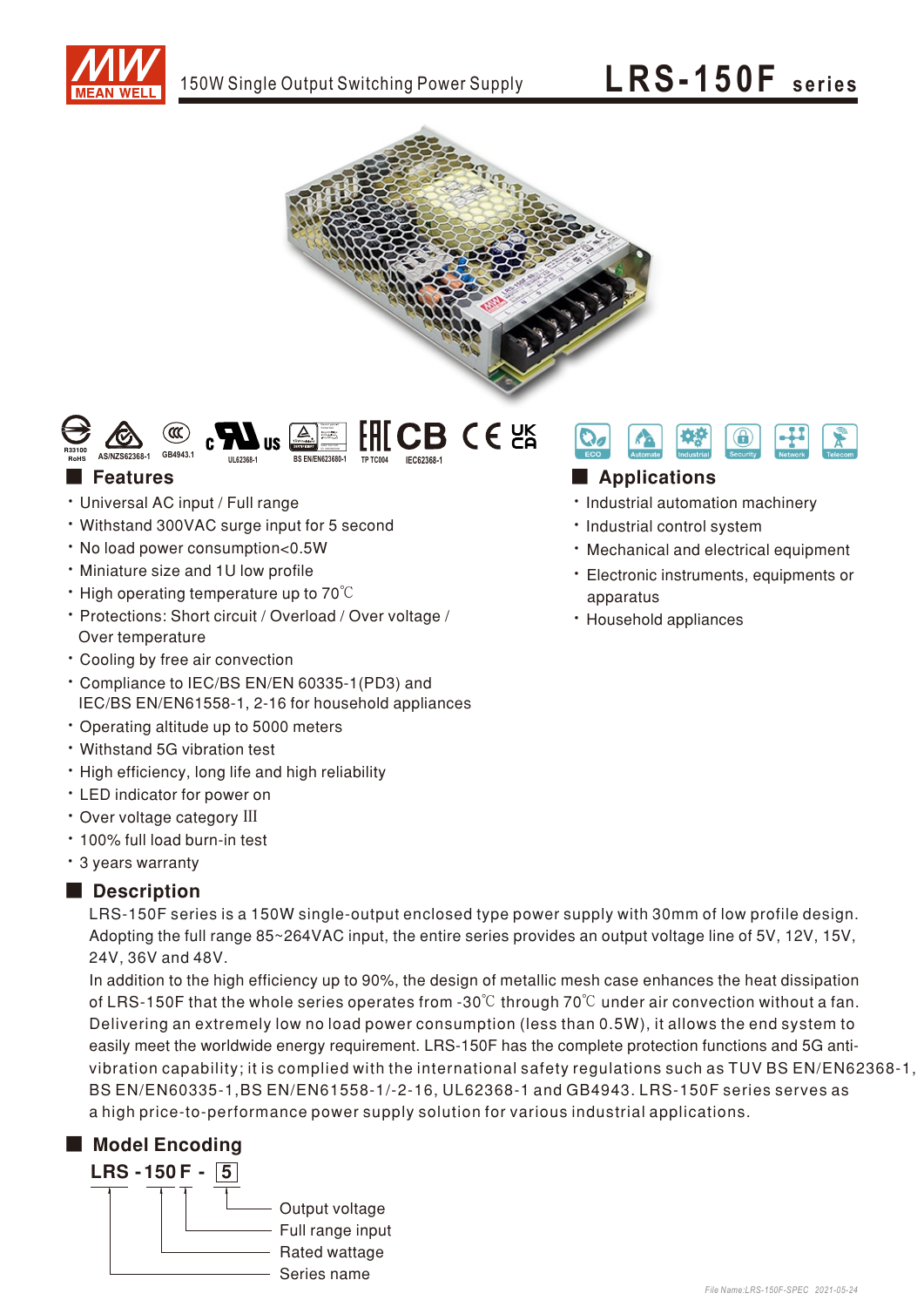

# **SPECIFICATION**

| <b>MODEL</b>        |                                                                                                                                                                                                                                                                                                                                                                                                                                                                                                                                                                                                                                                                                                                                                                                                                                                                                                                                                                                                                                                                                                                                                                                                                                                                                                                                                                         | <b>LRS-150F-5</b>                                                                                                | LRS-150F-12       | LRS-150F-15                                              | <b>LRS-150F-24</b> | LRS-150F-36    | LRS-150F-48    |  |  |
|---------------------|-------------------------------------------------------------------------------------------------------------------------------------------------------------------------------------------------------------------------------------------------------------------------------------------------------------------------------------------------------------------------------------------------------------------------------------------------------------------------------------------------------------------------------------------------------------------------------------------------------------------------------------------------------------------------------------------------------------------------------------------------------------------------------------------------------------------------------------------------------------------------------------------------------------------------------------------------------------------------------------------------------------------------------------------------------------------------------------------------------------------------------------------------------------------------------------------------------------------------------------------------------------------------------------------------------------------------------------------------------------------------|------------------------------------------------------------------------------------------------------------------|-------------------|----------------------------------------------------------|--------------------|----------------|----------------|--|--|
|                     | <b>DC VOLTAGE</b>                                                                                                                                                                                                                                                                                                                                                                                                                                                                                                                                                                                                                                                                                                                                                                                                                                                                                                                                                                                                                                                                                                                                                                                                                                                                                                                                                       | 5V                                                                                                               | 12V               | 15V                                                      | <b>24V</b>         | 36V            | 48V            |  |  |
|                     | <b>RATED CURRENT</b>                                                                                                                                                                                                                                                                                                                                                                                                                                                                                                                                                                                                                                                                                                                                                                                                                                                                                                                                                                                                                                                                                                                                                                                                                                                                                                                                                    | 22A                                                                                                              | 12.5A             | 10A                                                      | 6.5A               | 4.3A           | 3.3A           |  |  |
|                     | <b>CURRENT RANGE</b>                                                                                                                                                                                                                                                                                                                                                                                                                                                                                                                                                                                                                                                                                                                                                                                                                                                                                                                                                                                                                                                                                                                                                                                                                                                                                                                                                    | $0 - 22A$                                                                                                        | $0 - 12.5A$       | $0 - 10A$                                                | $0 - 6.5A$         | $0 - 4.3A$     | $0 - 3.3A$     |  |  |
|                     | <b>RATED POWER</b>                                                                                                                                                                                                                                                                                                                                                                                                                                                                                                                                                                                                                                                                                                                                                                                                                                                                                                                                                                                                                                                                                                                                                                                                                                                                                                                                                      | 110W                                                                                                             | 150W              | 150W                                                     | 156W               | 154.8W         | 158.4W         |  |  |
|                     | RIPPLE & NOISE (max.) Note.2 100mVp-p                                                                                                                                                                                                                                                                                                                                                                                                                                                                                                                                                                                                                                                                                                                                                                                                                                                                                                                                                                                                                                                                                                                                                                                                                                                                                                                                   |                                                                                                                  | 150mVp-p          | 150mVp-p                                                 | 200mVp-p           | 200mVp-p       | 200mVp-p       |  |  |
| <b>OUTPUT</b>       | <b>VOLTAGE ADJ. RANGE</b>                                                                                                                                                                                                                                                                                                                                                                                                                                                                                                                                                                                                                                                                                                                                                                                                                                                                                                                                                                                                                                                                                                                                                                                                                                                                                                                                               | $4.5 \sim 5.5V$                                                                                                  | $10.2 - 13.8V$    | $13.5 - 18V$                                             | $21.6 - 28.8V$     | $32.4 - 39.6V$ | $43.2 - 52.8V$ |  |  |
|                     | <b>VOLTAGE TOLERANCE Note.3 <math>\pm 2.0\%</math></b>                                                                                                                                                                                                                                                                                                                                                                                                                                                                                                                                                                                                                                                                                                                                                                                                                                                                                                                                                                                                                                                                                                                                                                                                                                                                                                                  |                                                                                                                  | ±1.0%             | ±1.0%                                                    | ±1.0%              | ±1.0%          | ±1.0%          |  |  |
|                     | <b>LINE REGULATION</b> Note.4 $\pm$ 0.5%                                                                                                                                                                                                                                                                                                                                                                                                                                                                                                                                                                                                                                                                                                                                                                                                                                                                                                                                                                                                                                                                                                                                                                                                                                                                                                                                |                                                                                                                  | $\pm 0.5\%$       | ±0.5%                                                    | ±0.5%              | ±0.5%          | $\pm 0.5\%$    |  |  |
|                     | <b>LOAD REGULATION Note.5 <math>\pm</math> 1.0%</b>                                                                                                                                                                                                                                                                                                                                                                                                                                                                                                                                                                                                                                                                                                                                                                                                                                                                                                                                                                                                                                                                                                                                                                                                                                                                                                                     |                                                                                                                  | ±0.5%             | ±0.5%                                                    | ±0.5%              | ±0.5%          | $\pm 0.5\%$    |  |  |
|                     | <b>SETUP, RISE TIME</b>                                                                                                                                                                                                                                                                                                                                                                                                                                                                                                                                                                                                                                                                                                                                                                                                                                                                                                                                                                                                                                                                                                                                                                                                                                                                                                                                                 | 500ms, 30ms/230VAC<br>500ms, 30ms/115VAC at full load                                                            |                   |                                                          |                    |                |                |  |  |
|                     | <b>HOLD UP TIME (Typ.)</b>                                                                                                                                                                                                                                                                                                                                                                                                                                                                                                                                                                                                                                                                                                                                                                                                                                                                                                                                                                                                                                                                                                                                                                                                                                                                                                                                              | 12ms/115VAC at full load<br>16ms/230VAC                                                                          |                   |                                                          |                    |                |                |  |  |
|                     | <b>VOLTAGE RANGE</b>                                                                                                                                                                                                                                                                                                                                                                                                                                                                                                                                                                                                                                                                                                                                                                                                                                                                                                                                                                                                                                                                                                                                                                                                                                                                                                                                                    | 85~264VAC<br>$120 - 370VDC$                                                                                      |                   |                                                          |                    |                |                |  |  |
|                     | <b>FREQUENCY RANGE</b>                                                                                                                                                                                                                                                                                                                                                                                                                                                                                                                                                                                                                                                                                                                                                                                                                                                                                                                                                                                                                                                                                                                                                                                                                                                                                                                                                  | $47 - 63$ Hz                                                                                                     |                   |                                                          |                    |                |                |  |  |
|                     | <b>EFFICIENCY (Typ.)</b>                                                                                                                                                                                                                                                                                                                                                                                                                                                                                                                                                                                                                                                                                                                                                                                                                                                                                                                                                                                                                                                                                                                                                                                                                                                                                                                                                | 85%                                                                                                              | 87.5%             | 89%                                                      | 89%                | 89%            | 90%            |  |  |
| <b>INPUT</b>        | <b>AC CURRENT (Typ.)</b>                                                                                                                                                                                                                                                                                                                                                                                                                                                                                                                                                                                                                                                                                                                                                                                                                                                                                                                                                                                                                                                                                                                                                                                                                                                                                                                                                | 3A/115VAC                                                                                                        | 1.7A/230VAC       |                                                          |                    |                |                |  |  |
|                     | <b>INRUSH CURRENT (Typ.)</b>                                                                                                                                                                                                                                                                                                                                                                                                                                                                                                                                                                                                                                                                                                                                                                                                                                                                                                                                                                                                                                                                                                                                                                                                                                                                                                                                            | COLD STAR 60A/230VAC                                                                                             |                   |                                                          |                    |                |                |  |  |
|                     | <b>LEAKAGE CURRENT</b>                                                                                                                                                                                                                                                                                                                                                                                                                                                                                                                                                                                                                                                                                                                                                                                                                                                                                                                                                                                                                                                                                                                                                                                                                                                                                                                                                  | <0.75mA/240VAC                                                                                                   |                   |                                                          |                    |                |                |  |  |
|                     |                                                                                                                                                                                                                                                                                                                                                                                                                                                                                                                                                                                                                                                                                                                                                                                                                                                                                                                                                                                                                                                                                                                                                                                                                                                                                                                                                                         | 110 $\sim$ 140% rated output power                                                                               |                   |                                                          |                    |                |                |  |  |
| <b>PROTECTION</b>   | <b>OVER LOAD</b>                                                                                                                                                                                                                                                                                                                                                                                                                                                                                                                                                                                                                                                                                                                                                                                                                                                                                                                                                                                                                                                                                                                                                                                                                                                                                                                                                        | Protection type : Hiccup mode, recovers automatically after fault condition is removed                           |                   |                                                          |                    |                |                |  |  |
|                     | <b>OVER VOLTAGE</b>                                                                                                                                                                                                                                                                                                                                                                                                                                                                                                                                                                                                                                                                                                                                                                                                                                                                                                                                                                                                                                                                                                                                                                                                                                                                                                                                                     | $5.75 - 6.75V$                                                                                                   | $13.8 \sim 16.2V$ | $18.75 \approx 21.75V$                                   | $28.8 - 33.6V$     | $41.4 - 48.6V$ | $55.2 - 64.8V$ |  |  |
|                     |                                                                                                                                                                                                                                                                                                                                                                                                                                                                                                                                                                                                                                                                                                                                                                                                                                                                                                                                                                                                                                                                                                                                                                                                                                                                                                                                                                         |                                                                                                                  |                   |                                                          |                    |                |                |  |  |
|                     | <b>OVER TEMPERATURE</b>                                                                                                                                                                                                                                                                                                                                                                                                                                                                                                                                                                                                                                                                                                                                                                                                                                                                                                                                                                                                                                                                                                                                                                                                                                                                                                                                                 | Protection type : Shut down o/p voltage, re-power on to recover<br>Shut down o/p voltage, re-power on to recover |                   |                                                          |                    |                |                |  |  |
|                     | <b>WORKING TEMP.</b>                                                                                                                                                                                                                                                                                                                                                                                                                                                                                                                                                                                                                                                                                                                                                                                                                                                                                                                                                                                                                                                                                                                                                                                                                                                                                                                                                    | $-30 \sim +70^{\circ}$ (Refer to "Derating Curve")                                                               |                   |                                                          |                    |                |                |  |  |
|                     | <b>WORKING HUMIDITY</b>                                                                                                                                                                                                                                                                                                                                                                                                                                                                                                                                                                                                                                                                                                                                                                                                                                                                                                                                                                                                                                                                                                                                                                                                                                                                                                                                                 | $20 \sim 90\%$ RH non-condensing                                                                                 |                   |                                                          |                    |                |                |  |  |
|                     | <b>STORAGE TEMP., HUMIDITY</b>                                                                                                                                                                                                                                                                                                                                                                                                                                                                                                                                                                                                                                                                                                                                                                                                                                                                                                                                                                                                                                                                                                                                                                                                                                                                                                                                          | -40 ~ +85°C, 10 ~ 95% RH non-condensing                                                                          |                   |                                                          |                    |                |                |  |  |
| <b>ENVIRONMENT</b>  | <b>TEMP. COEFFICIENT</b>                                                                                                                                                                                                                                                                                                                                                                                                                                                                                                                                                                                                                                                                                                                                                                                                                                                                                                                                                                                                                                                                                                                                                                                                                                                                                                                                                | $\pm$ 0.03%/°C (0 ~ 50°C)                                                                                        |                   |                                                          |                    |                |                |  |  |
|                     | <b>VIBRATION</b>                                                                                                                                                                                                                                                                                                                                                                                                                                                                                                                                                                                                                                                                                                                                                                                                                                                                                                                                                                                                                                                                                                                                                                                                                                                                                                                                                        | 10 ~ 500Hz, 5G 10min./1cycle, 60min. each along X, Y, Z axes                                                     |                   |                                                          |                    |                |                |  |  |
|                     |                                                                                                                                                                                                                                                                                                                                                                                                                                                                                                                                                                                                                                                                                                                                                                                                                                                                                                                                                                                                                                                                                                                                                                                                                                                                                                                                                                         |                                                                                                                  |                   |                                                          |                    |                |                |  |  |
|                     | III; Compliance to BS EN/EN61558, BS EN/EN50178, BS EN/EN60664-1, BS EN/EN62477-1; altitude up to<br><b>OVER VOLTAGE CATEGORY</b><br>2000 meters                                                                                                                                                                                                                                                                                                                                                                                                                                                                                                                                                                                                                                                                                                                                                                                                                                                                                                                                                                                                                                                                                                                                                                                                                        |                                                                                                                  |                   |                                                          |                    |                |                |  |  |
|                     |                                                                                                                                                                                                                                                                                                                                                                                                                                                                                                                                                                                                                                                                                                                                                                                                                                                                                                                                                                                                                                                                                                                                                                                                                                                                                                                                                                         | UL62368-1, TUV BS EN/EN62368-1, BS EN/EN60335-1, BS EN/EN61558-1/-2-16, CCC GB4943.1, BSMI                       |                   |                                                          |                    |                |                |  |  |
|                     | <b>SAFETY STANDARDS</b>                                                                                                                                                                                                                                                                                                                                                                                                                                                                                                                                                                                                                                                                                                                                                                                                                                                                                                                                                                                                                                                                                                                                                                                                                                                                                                                                                 |                                                                                                                  |                   | CNS14336-1, EAC TP TC004, AS/NZS 62368.1(by CB) approved |                    |                |                |  |  |
| <b>SAFETY &amp;</b> | <b>WITHSTAND VOLTAGE</b>                                                                                                                                                                                                                                                                                                                                                                                                                                                                                                                                                                                                                                                                                                                                                                                                                                                                                                                                                                                                                                                                                                                                                                                                                                                                                                                                                | I/P-O/P:4KVAC I/P-FG:2KVAC O/P-FG:1.25KVAC                                                                       |                   |                                                          |                    |                |                |  |  |
| <b>EMC</b>          | <b>ISOLATION RESISTANCE</b>                                                                                                                                                                                                                                                                                                                                                                                                                                                                                                                                                                                                                                                                                                                                                                                                                                                                                                                                                                                                                                                                                                                                                                                                                                                                                                                                             | I/P-O/P, I/P-FG, O/P-FG:100M Ohms / 500VDC / 25°C/70% RH                                                         |                   |                                                          |                    |                |                |  |  |
| (Note 7)            | <b>EMC EMISSION</b>                                                                                                                                                                                                                                                                                                                                                                                                                                                                                                                                                                                                                                                                                                                                                                                                                                                                                                                                                                                                                                                                                                                                                                                                                                                                                                                                                     | Compliance to BS EN/EN55032 (CISPR32) Class B, BS EN/EN55014, BS EN/EN61000-3-2 Class A( <80% Load ),            |                   |                                                          |                    |                |                |  |  |
|                     |                                                                                                                                                                                                                                                                                                                                                                                                                                                                                                                                                                                                                                                                                                                                                                                                                                                                                                                                                                                                                                                                                                                                                                                                                                                                                                                                                                         | GB/T 9254, BSMI CNS13438, EAC TP TC 020                                                                          |                   |                                                          |                    |                |                |  |  |
|                     | <b>EMC IMMUNITY</b>                                                                                                                                                                                                                                                                                                                                                                                                                                                                                                                                                                                                                                                                                                                                                                                                                                                                                                                                                                                                                                                                                                                                                                                                                                                                                                                                                     | Compliance to BS EN/EN61000-4-2,3,4,5,6,8,11, BS EN/EN61000-6-2 (BS EN/EN50082-2), heavy industry level,         |                   |                                                          |                    |                |                |  |  |
|                     |                                                                                                                                                                                                                                                                                                                                                                                                                                                                                                                                                                                                                                                                                                                                                                                                                                                                                                                                                                                                                                                                                                                                                                                                                                                                                                                                                                         | criteria A, EAC TP TC 020                                                                                        |                   |                                                          |                    |                |                |  |  |
| <b>OTHERS</b>       | <b>MTBF</b>                                                                                                                                                                                                                                                                                                                                                                                                                                                                                                                                                                                                                                                                                                                                                                                                                                                                                                                                                                                                                                                                                                                                                                                                                                                                                                                                                             | MIL-HDBK-217F $(25^{\circ}C)$<br>648.6K hrs min.                                                                 |                   |                                                          |                    |                |                |  |  |
|                     | <b>DIMENSION</b>                                                                                                                                                                                                                                                                                                                                                                                                                                                                                                                                                                                                                                                                                                                                                                                                                                                                                                                                                                                                                                                                                                                                                                                                                                                                                                                                                        | 159*97*30mm (L*W*H)                                                                                              |                   |                                                          |                    |                |                |  |  |
|                     | <b>PACKING</b>                                                                                                                                                                                                                                                                                                                                                                                                                                                                                                                                                                                                                                                                                                                                                                                                                                                                                                                                                                                                                                                                                                                                                                                                                                                                                                                                                          | 0.48Kg; 30pcs/15.4Kg/0.75CUFT                                                                                    |                   |                                                          |                    |                |                |  |  |
| <b>NOTE</b>         | 1. All parameters NOT specially mentioned are measured at 230VAC input, rated load and $25^{\circ}$ of ambient temperature.<br>2. Ripple & noise are measured at 20MHz of bandwidth by using a 12" twisted pair-wire terminated with a 0.1uf & 47uf parallel capacitor.<br>3. Tolerance: includes set up tolerance, line regulation and load regulation.<br>4. Line regulation is measured from low line to high line at rated load.<br>5. Load regulation is measured from 0% to 100% rated load.<br>6. Length of set up time is measured at cold first start. Turning ON/OFF the power supply very quickly may lead to increase of the set up time.<br>7. The power supply is considered a component which will be installed into a final equipment. All the EMC tests are been executed by<br>mounting the unit on a 360mm*360mm metal plate with 1mm of thickness. The final equipment must be re-confirmed that it still meets<br>EMC directives. For guidance on how to perform these EMC tests, please refer to "EMI testing of component power supplies."<br>(as available on http://www.meanwell.com)<br>8. The ambient temperature derating of $5^{\circ}$ C/1000m is needed for operating altitude greater than 2000m (6500ft).<br>X Product Liability Disclaimer: For detailed information, please refer to https://www.meanwell.com/serviceDisclaimer.aspx |                                                                                                                  |                   |                                                          |                    |                |                |  |  |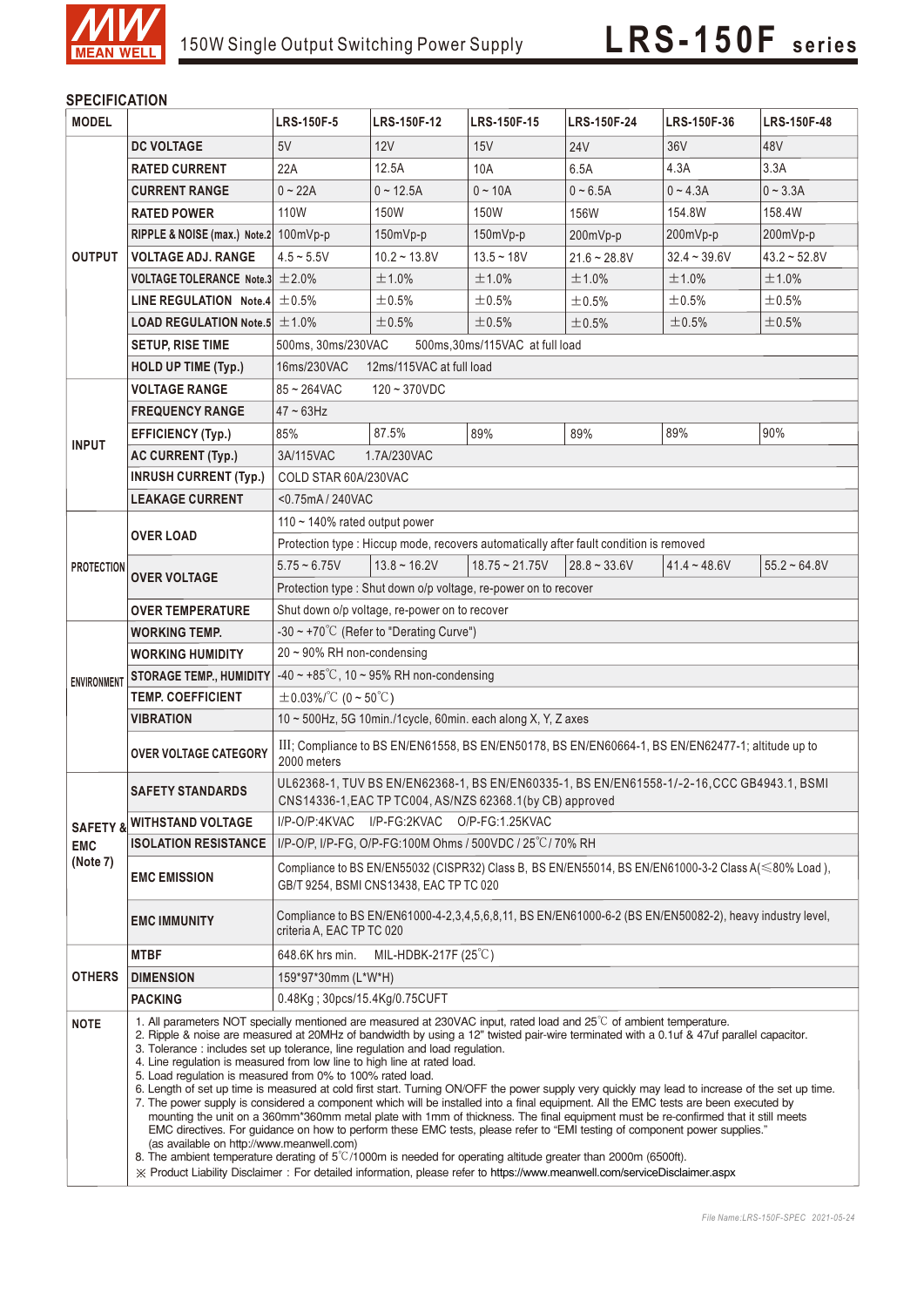

# 150W Single Output Switching Power Supply **LRS-150F** series